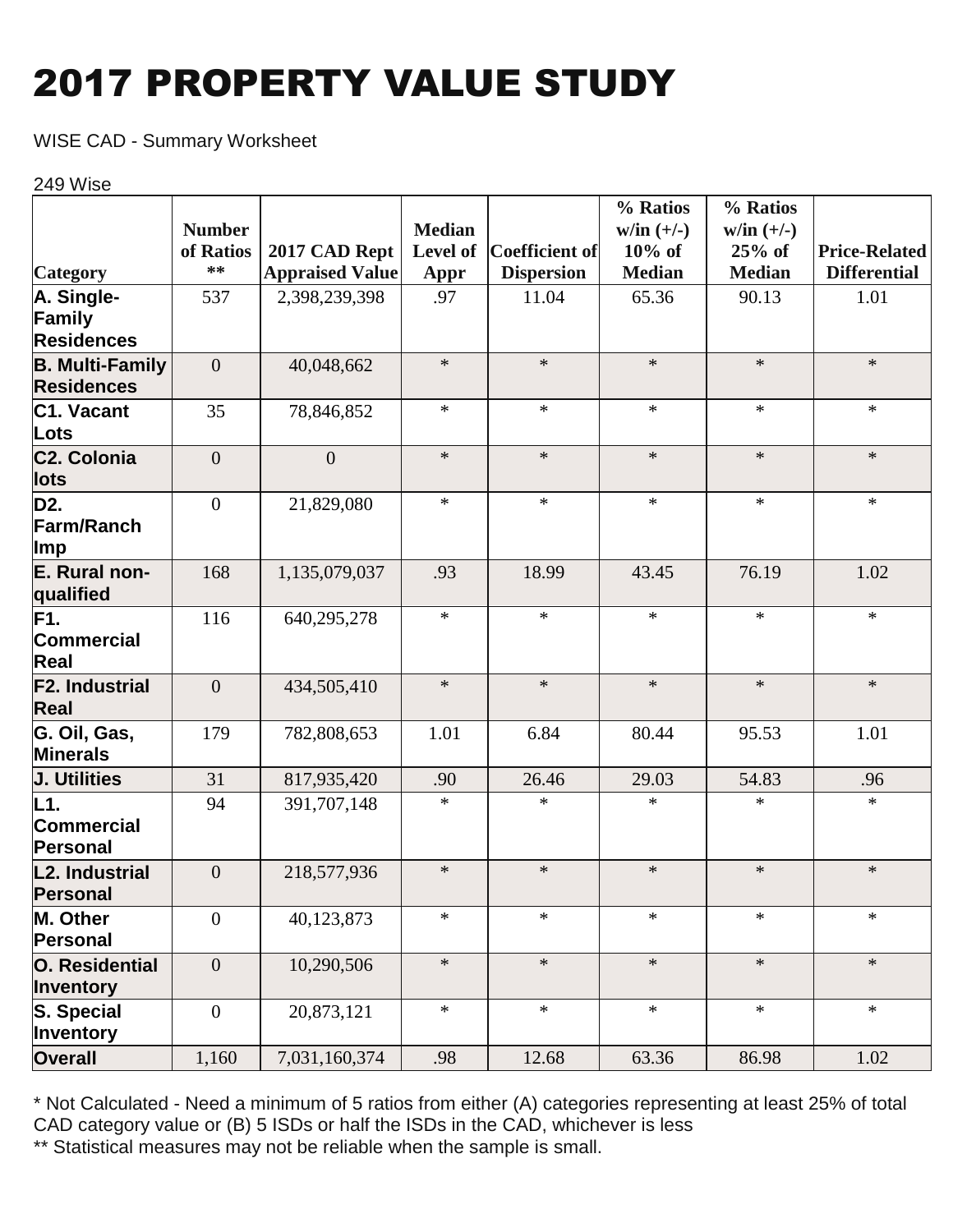#### 249-901/Alvord ISD

|                                             | <b>Local Tax Roll</b> | 2017 WTD Mean | 2017 PTAD Value | <b>2017 Value</b> |
|---------------------------------------------|-----------------------|---------------|-----------------|-------------------|
| Category                                    | <b>Value</b>          | <b>Ratio</b>  | <b>Estimate</b> | <b>Assigned</b>   |
| A. Single-Family                            | 72,657,567            | .9960         | 72,949,364      | 72,657,567        |
| <b>Residences</b>                           |                       |               |                 |                   |
| <b>B. Multi-Family</b>                      | 1,279,342             | N/A           | 1,279,342       | 1,279,342         |
| <b>Residences</b>                           |                       |               |                 |                   |
| <b>C1. Vacant Lots</b>                      | 1,419,950             | N/A           | 1,419,950       | 1,419,950         |
| <b>C2. Colonia Lots</b>                     | $\Omega$              | N/A           | $\Omega$        | $\Omega$          |
| D1. Rural Real(Taxable)                     | 2,884,080             | .9610         | 3,001,042       | 2,884,080         |
| D2. Real Prop Farm &<br><b>Ranch</b>        | 2,412,980             | N/A           | 2,412,980       | 2,412,980         |
| <b>E. Real Prop NonQual</b><br><b>Acres</b> | 126,082,373           | .9771         | 129,037,328     | 126,082,373       |
| <b>F1. Commercial Real</b>                  | 16,638,540            | N/A           | 16,638,540      | 16,638,540        |
| <b>F2. Industrial Real</b>                  | $\theta$              | N/A           | $\theta$        | $\overline{0}$    |
| G. Oil, Gas, Minerals                       | 44,491,830            | 1.0225        | 43,512,792      | 44,491,830        |
| J. Utilities                                | 71,068,760            | .8955         | 79,362,099      | 71,068,760        |
| L1. Commercial Personal                     | 12,570,970            | N/A           | 12,570,970      | 12,570,970        |
| L2. Industrial Personal                     | 194,560               | N/A           | 194,560         | 194,560           |
| <b>M. Other Personal</b>                    | 2,291,040             | N/A           | 2,291,040       | 2,291,040         |
| N. Intangible Personal<br>Prop              | $\Omega$              | N/A           | $\Omega$        | $\overline{0}$    |
| <b>O. Residential Inventory</b>             | $\overline{0}$        | N/A           | $\theta$        | $\overline{0}$    |
| <b>S. Special Inventory</b>                 | $\theta$              | N/A           | $\theta$        | $\overline{0}$    |
| <b>Subtotal</b>                             | 353,991,992           |               | 364,670,007     | 353,991,992       |
| <b>Less Total Deductions</b>                | 36,699,090            |               | 36,870,355      | 36,699,090        |
| <b>Total Taxable Value</b>                  |                       |               |                 |                   |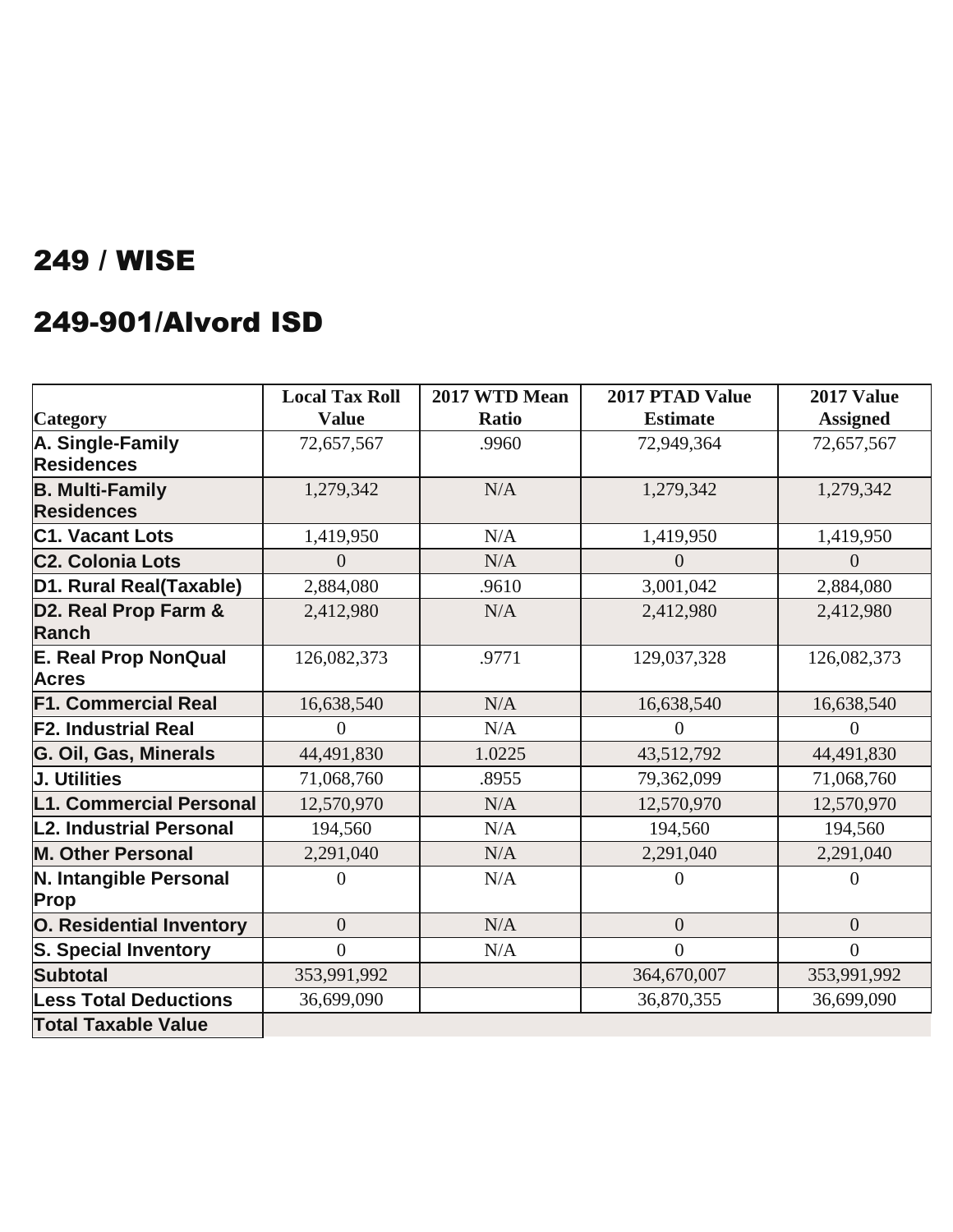## 249-902/Boyd ISD

\* This district is in year 1 of the grace period.

|                                             | <b>Local Tax Roll</b> | 2017 WTD Mean | 2017 PTAD Value | 2017 Value      |
|---------------------------------------------|-----------------------|---------------|-----------------|-----------------|
| <b>Category</b>                             | <b>Value</b>          | <b>Ratio</b>  | <b>Estimate</b> | <b>Assigned</b> |
| A. Single-Family                            | 181,595,468           | .9704         | 187, 134, 654   | 181,595,468     |
| <b>Residences</b>                           |                       |               |                 |                 |
| <b>B. Multi-Family</b>                      | 2,172,400             | N/A           | 2,172,400       | 2,172,400       |
| <b>Residences</b>                           |                       |               |                 |                 |
| <b>C1. Vacant Lots</b>                      | 3,765,210             | N/A           | 3,765,210       | 3,765,210       |
| <b>C2. Colonia Lots</b>                     | $\theta$              | N/A           | $\theta$        | $\overline{0}$  |
| D1. Rural Real(Taxable)                     | 2,170,870             | .9509         | 2,282,880       | 2,170,870       |
| D2. Real Prop Farm &<br><b>Ranch</b>        | 3,279,230             | N/A           | 3,279,230       | 3,279,230       |
| <b>E. Real Prop NonQual</b><br><b>Acres</b> | 130,356,050           | .8317         | 156,734,460     | 130,356,050     |
| <b>F1. Commercial Real</b>                  | 40,036,240            | .9465         | 42,299,250      | 40,036,240      |
| <b>F2. Industrial Real</b>                  | 7,655,490             | N/A           | 7,655,490       | 7,655,490       |
| G. Oil, Gas, Minerals                       | 139,752,060           | 1.0139        | 137,836,138     | 139,752,060     |
| J. Utilities                                | 85,879,620            | .8885         | 96,656,860      | 85,879,620      |
| L1. Commercial Personal                     | 31,073,190            | .9729         | 31,938,730      | 31,073,190      |
| L2. Industrial Personal                     | 1,093,210             | N/A           | 1,093,210       | 1,093,210       |
| <b>M. Other Personal</b>                    | 7,190,702             | N/A           | 7,190,702       | 7,190,702       |
| N. Intangible Personal<br><b>Prop</b>       | $\Omega$              | N/A           | $\Omega$        | $\theta$        |
| <b>O. Residential Inventory</b>             | 1,270,930             | N/A           | 1,270,930       | 1,270,930       |
| <b>S. Special Inventory</b>                 | 54,240                | N/A           | 54,240          | 54,240          |
| <b>Subtotal</b>                             | 637, 344, 910         |               | 681,364,384     | 637, 344, 910   |
| <b>Less Total Deductions</b>                | 73,080,312            |               | 75,609,108      | 73,080,312      |
| <b>Total Taxable Value</b>                  |                       |               |                 |                 |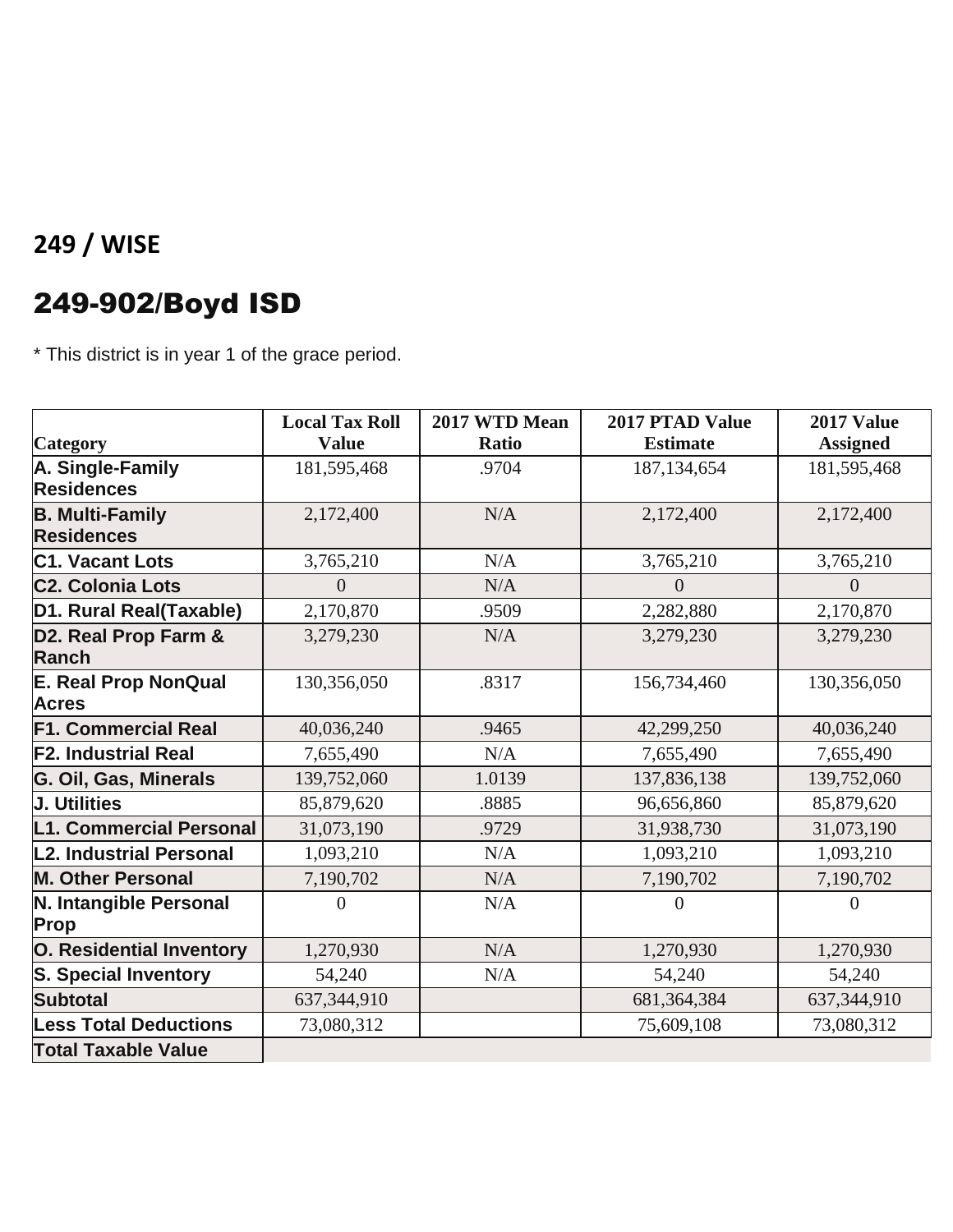# 249-903/Bridgeport ISD

|                                             | <b>Local Tax Roll</b> | 2017 WTD Mean | <b>2017 PTAD Value</b> | <b>2017 Value</b> |
|---------------------------------------------|-----------------------|---------------|------------------------|-------------------|
| Category                                    | <b>Value</b>          | <b>Ratio</b>  | <b>Estimate</b>        | <b>Assigned</b>   |
| A. Single-Family                            | 450,878,320           | .9670         | 466,265,067            | 450,878,320       |
| <b>Residences</b>                           |                       |               |                        |                   |
| <b>B. Multi-Family</b>                      | 14,074,280            | N/A           | 14,074,280             | 14,074,280        |
| <b>Residences</b>                           |                       |               |                        |                   |
| <b>C1. Vacant Lots</b>                      | 18,764,642            | N/A           | 18,764,642             | 18,764,642        |
| <b>C2. Colonia Lots</b>                     | 0                     | N/A           | $\Omega$               | $\overline{0}$    |
| D1. Rural Real(Taxable)                     | 4,004,970             | .9373         | 4,273,101              | 4,004,970         |
| D2. Real Prop Farm &<br><b>Ranch</b>        | 2,126,320             | N/A           | 2,126,320              | 2,126,320         |
| <b>E. Real Prop NonQual</b><br><b>Acres</b> | 153,906,070           | .9043         | 170,193,597            | 153,906,070       |
| <b>F1. Commercial Real</b>                  | 154,663,800           | .9522         | 162,427,851            | 154,663,800       |
| <b>F2. Industrial Real</b>                  | 318,960,210           | N/A           | 318,960,210            | 318,960,210       |
| G. Oil, Gas, Minerals                       | 42,675,320            | N/A           | 42,675,320             | 42,675,320        |
| <b>J. Utilities</b>                         | 95,686,170            | .9406         | 101,728,865            | 95,686,170        |
| L1. Commercial Personal                     | 100,072,341           | .9700         | 103,167,362            | 100,072,341       |
| L2. Industrial Personal                     | 36,446,220            | N/A           | 36,446,220             | 36,446,220        |
| <b>M. Other Personal</b>                    | 5,780,650             | N/A           | 5,780,650              | 5,780,650         |
| N. Intangible Personal<br><b>Prop</b>       | $\Omega$              | N/A           | $\Omega$               | $\theta$          |
| <b>O. Residential Inventory</b>             | 2,618,250             | N/A           | 2,618,250              | 2,618,250         |
| <b>S. Special Inventory</b>                 | 363,310               | N/A           | 363,310                | 363,310           |
| <b>Subtotal</b>                             | 1,401,020,873         |               | 1,449,865,045          | 1,401,020,873     |
| <b>Less Total Deductions</b>                | 124,358,397           |               | 129,484,493            | 124,358,397       |
| <b>Total Taxable Value</b>                  | 1,276,662,476         |               | 1,320,380,552          | 1,276,662,476 T2  |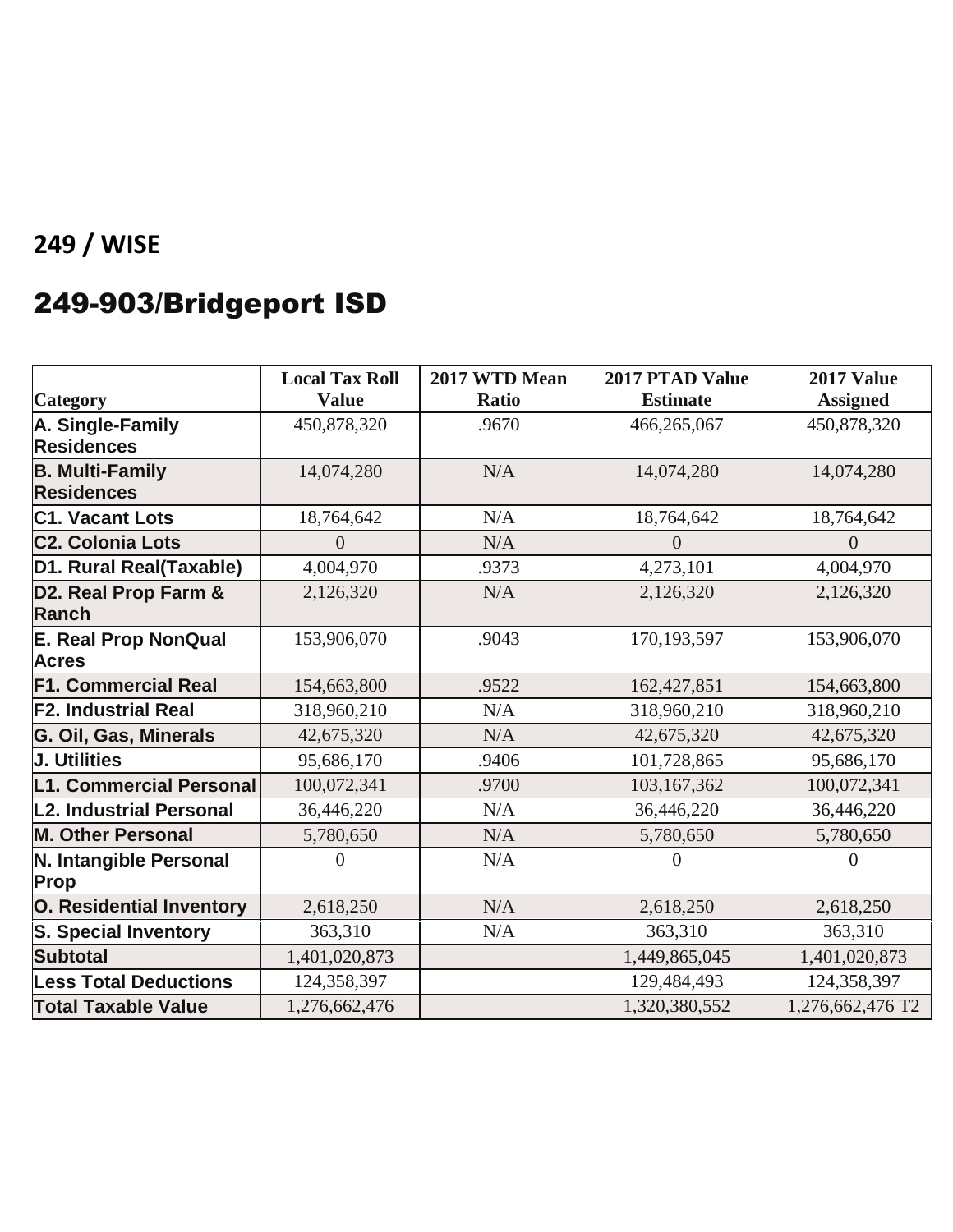#### 249-904/Chico ISD

|                                             | <b>Local Tax Roll</b> | 2017 WTD Mean | <b>2017 PTAD Value</b> | 2017 Value      |
|---------------------------------------------|-----------------------|---------------|------------------------|-----------------|
| Category                                    | <b>Value</b>          | <b>Ratio</b>  | <b>Estimate</b>        | <b>Assigned</b> |
| A. Single-Family                            | 141,531,986           | .9629         | 146,985,134            | 141,531,986     |
| <b>Residences</b>                           |                       |               |                        |                 |
| <b>B. Multi-Family</b>                      | 102,030               | N/A           | 102,030                | 102,030         |
| <b>Residences</b>                           |                       |               |                        |                 |
| <b>C1. Vacant Lots</b>                      | 21,052,770            | 1.1546        | 18,233,821             | 21,052,770      |
| <b>C2. Colonia Lots</b>                     | $\Omega$              | N/A           | $\theta$               | $\theta$        |
| D1. Rural Real(Taxable)                     | 3,340,750             | .9476         | 3,525,571              | 3,340,750       |
| D2. Real Prop Farm &<br><b>Ranch</b>        | 1,970,320             | N/A           | 1,970,320              | 1,970,320       |
| <b>E. Real Prop NonQual</b><br><b>Acres</b> | 97,505,186            | .9993         | 97,573,487             | 97,505,186      |
| <b>F1. Commercial Real</b>                  | 26,769,740            | .9319         | 28,725,979             | 26,769,740      |
| <b>F2. Industrial Real</b>                  | 37,930,560            | N/A           | 37,930,560             | 37,930,560      |
| G. Oil, Gas, Minerals                       | 35,047,056            | 1.0154        | 34,515,517             | 35,047,056      |
| J. Utilities                                | 62,722,650            | .9512         | 65,940,549             | 62,722,650      |
| <b>L1. Commercial Personal</b>              | 26,639,900            | .9465         | 28,145,695             | 26,639,900      |
| L2. Industrial Personal                     | 137,181,580           | N/A           | 137, 181, 580          | 137, 181, 580   |
| <b>M. Other Personal</b>                    | 3,775,191             | N/A           | 3,775,191              | 3,775,191       |
| N. Intangible Personal<br>Prop              | $\Omega$              | N/A           | 0                      | $\Omega$        |
| <b>O. Residential Inventory</b>             | $\overline{0}$        | N/A           | $\overline{0}$         | $\overline{0}$  |
| <b>S. Special Inventory</b>                 | $\overline{0}$        | N/A           | $\theta$               | $\theta$        |
| <b>Subtotal</b>                             | 595,569,719           |               | 604,605,434            | 595,569,719     |
| <b>Less Total Deductions</b>                | 46,634,291            |               | 48,456,470             | 46,634,291      |
| <b>Total Taxable Value</b>                  | 548,935,428           |               | 556,148,964            | 548,935,428 T2  |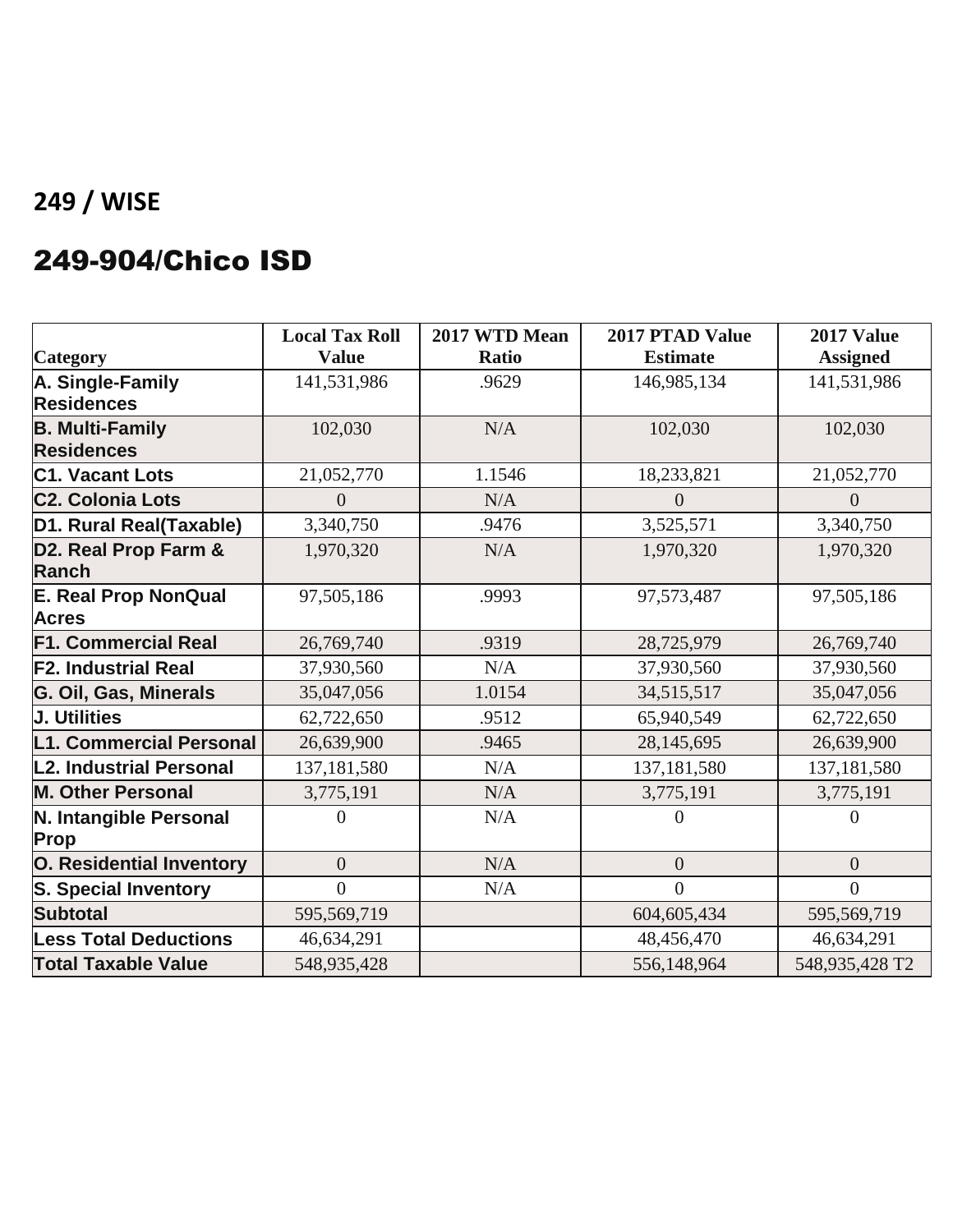### 249-905/Decatur ISD

|                                 | <b>Local Tax Roll</b> | 2017 WTD Mean | 2017 PTAD Value | 2017 Value      |
|---------------------------------|-----------------------|---------------|-----------------|-----------------|
| <b>Category</b>                 | <b>Value</b>          | <b>Ratio</b>  | <b>Estimate</b> | <b>Assigned</b> |
| A. Single-Family                | 717,880,393           | .9225         | 778,190,128     | 717,880,393     |
| <b>Residences</b>               |                       |               |                 |                 |
| <b>B. Multi-Family</b>          | 19,300,290            | N/A           | 19,300,290      | 19,300,290      |
| <b>Residences</b>               |                       |               |                 |                 |
| <b>C1. Vacant Lots</b>          | 16,249,000            | N/A           | 16,249,000      | 16,249,000      |
| <b>C2. Colonia Lots</b>         | $\overline{0}$        | N/A           | $\theta$        | $\theta$        |
| D1. Rural Real(Taxable)         | 6,641,175             | .9477         | 7,007,620       | 6,641,175       |
| D2. Real Prop Farm &            | 5,664,420             | N/A           | 5,664,420       | 5,664,420       |
| <b>Ranch</b>                    |                       |               |                 |                 |
| <b>E. Real Prop NonQual</b>     | 289, 195, 358         | .9484         | 304,929,732     | 289, 195, 358   |
| <b>Acres</b>                    |                       |               |                 |                 |
| <b>F1. Commercial Real</b>      | 303,332,144           | .9832         | 308,515,199     | 303, 332, 144   |
| <b>F2. Industrial Real</b>      | 69,959,150            | N/A           | 69,959,150      | 69,959,150      |
| G. Oil, Gas, Minerals           | 260,219,330           | 1.0070        | 258,410,457     | 260,219,330     |
| <b>J. Utilities</b>             | 228, 104, 190         | .6782         | 336, 337, 644   | 228,104,190     |
| <b>L1. Commercial Personal</b>  | 134,771,450           | 1.0074        | 133,781,467     | 134,771,450     |
| L2. Industrial Personal         | 38, 333, 430          | N/A           | 38,333,430      | 38,333,430      |
| <b>M. Other Personal</b>        | 6,905,040             | N/A           | 6,905,040       | 6,905,040       |
| N. Intangible Personal          | $\theta$              | N/A           | $\Omega$        | $\theta$        |
| Prop                            |                       |               |                 |                 |
| <b>O. Residential Inventory</b> | 4,643,640             | N/A           | 4,643,640       | 4,643,640       |
| <b>S. Special Inventory</b>     | 19,109,760            | N/A           | 19,109,760      | 19,109,760      |
| <b>Subtotal</b>                 | 2,120,308,770         |               | 2,307,336,977   | 2,120,308,770   |
| <b>Less Total Deductions</b>    | 201,835,544           |               | 220, 145, 328   | 201,835,544     |
| <b>Total Taxable Value</b>      |                       |               |                 |                 |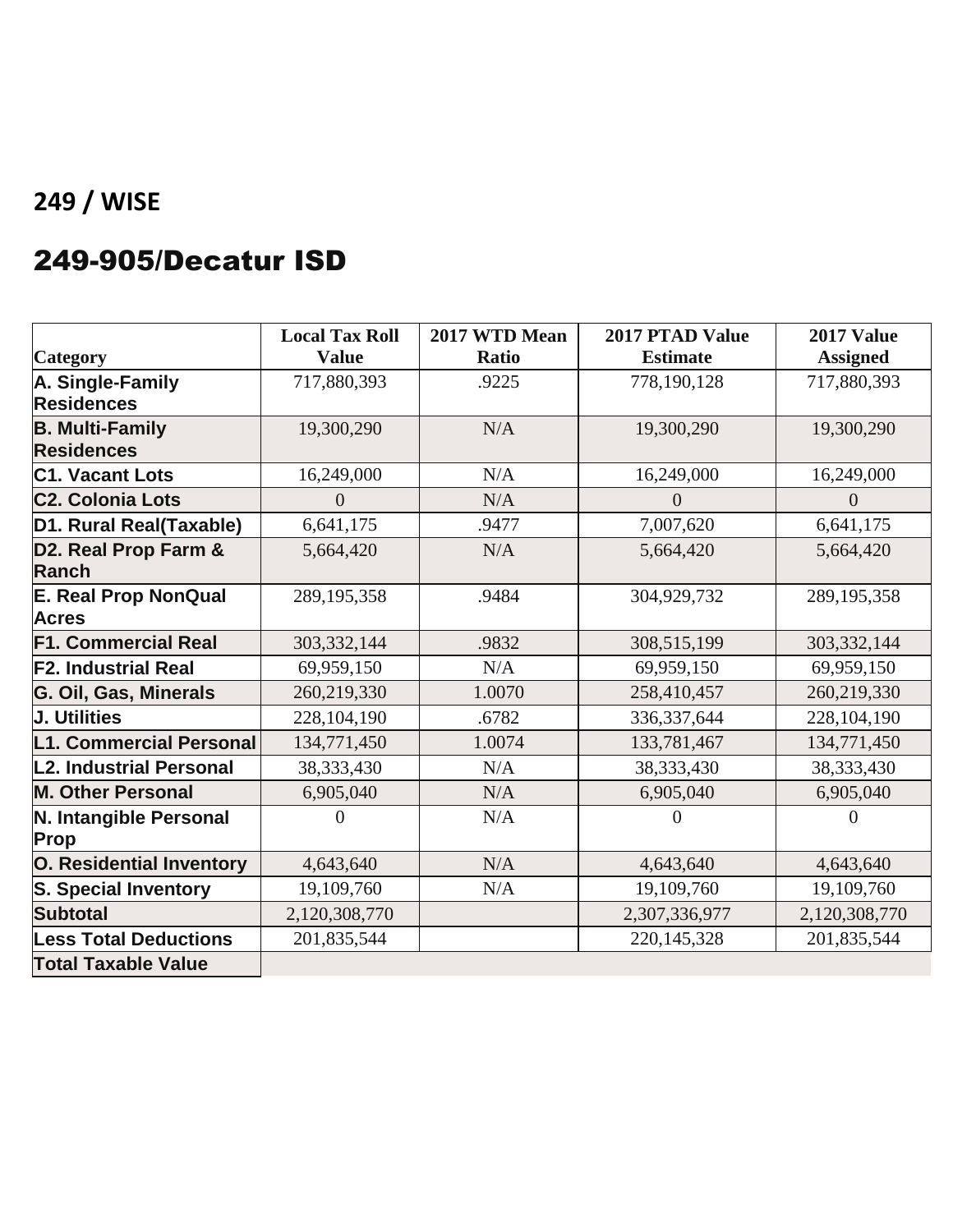#### 249-906/Paradise ISD

| <b>Category</b>                             | <b>Local Tax Roll</b><br><b>Value</b> | 2017 WTD Mean<br>Ratio | 2017 PTAD Value<br><b>Estimate</b> | 2017 Value<br><b>Assigned</b> |
|---------------------------------------------|---------------------------------------|------------------------|------------------------------------|-------------------------------|
| A. Single-Family                            | 182,099,260                           | .9407                  | 193,578,463                        | 182,099,260                   |
| <b>Residences</b>                           |                                       |                        |                                    |                               |
| <b>B. Multi-Family</b><br><b>Residences</b> | 1,699,580                             | N/A                    | 1,699,580                          | 1,699,580                     |
| <b>C1. Vacant Lots</b>                      | 4,981,240                             | N/A                    | 4,981,240                          | 4,981,240                     |
| <b>C2. Colonia Lots</b>                     | $\theta$                              | N/A                    | $\overline{0}$                     | $\overline{0}$                |
| D1. Rural Real(Taxable)                     | 2,239,570                             | .9624                  | 2,326,962                          | 2,239,570                     |
| D2. Real Prop Farm &<br><b>Ranch</b>        | 2,146,590                             | N/A                    | 2,146,590                          | 2,146,590                     |
| <b>E. Real Prop NonQual</b><br><b>Acres</b> | 112,507,500                           | 1.0028                 | 112,193,359                        | 112,507,500                   |
| <b>F1. Commercial Real</b>                  | 11,018,370                            | N/A                    | 11,018,370                         | 11,018,370                    |
| <b>F2. Industrial Real</b>                  | $\overline{0}$                        | N/A                    | $\overline{0}$                     | $\overline{0}$                |
| G. Oil, Gas, Minerals                       | 48,859,750                            | 1.0130                 | 48,232,725                         | 48,859,750                    |
| <b>J. Utilities</b>                         | 59,860,490                            | .9743                  | 61,439,485                         | 59,860,490                    |
| L1. Commercial Personal                     | 14,254,830                            | N/A                    | 14,254,830                         | 14,254,830                    |
| L2. Industrial Personal                     | 4,533,460                             | N/A                    | 4,533,460                          | 4,533,460                     |
| <b>M. Other Personal</b>                    | 3,594,220                             | N/A                    | 3,594,220                          | 3,594,220                     |
| N. Intangible Personal<br><b>Prop</b>       | $\Omega$                              | N/A                    | $\Omega$                           | $\theta$                      |
| <b>O. Residential Inventory</b>             | 19,520                                | N/A                    | 19,520                             | 19,520                        |
| <b>S. Special Inventory</b>                 | 206,460                               | N/A                    | 206,460                            | 206,460                       |
| <b>Subtotal</b>                             | 448,020,840                           |                        | 460,225,264                        | 448,020,840                   |
| <b>Less Total Deductions</b>                | 59,121,782                            |                        | 63,229,674                         | 59, 121, 782                  |
| <b>Total Taxable Value</b>                  |                                       |                        |                                    |                               |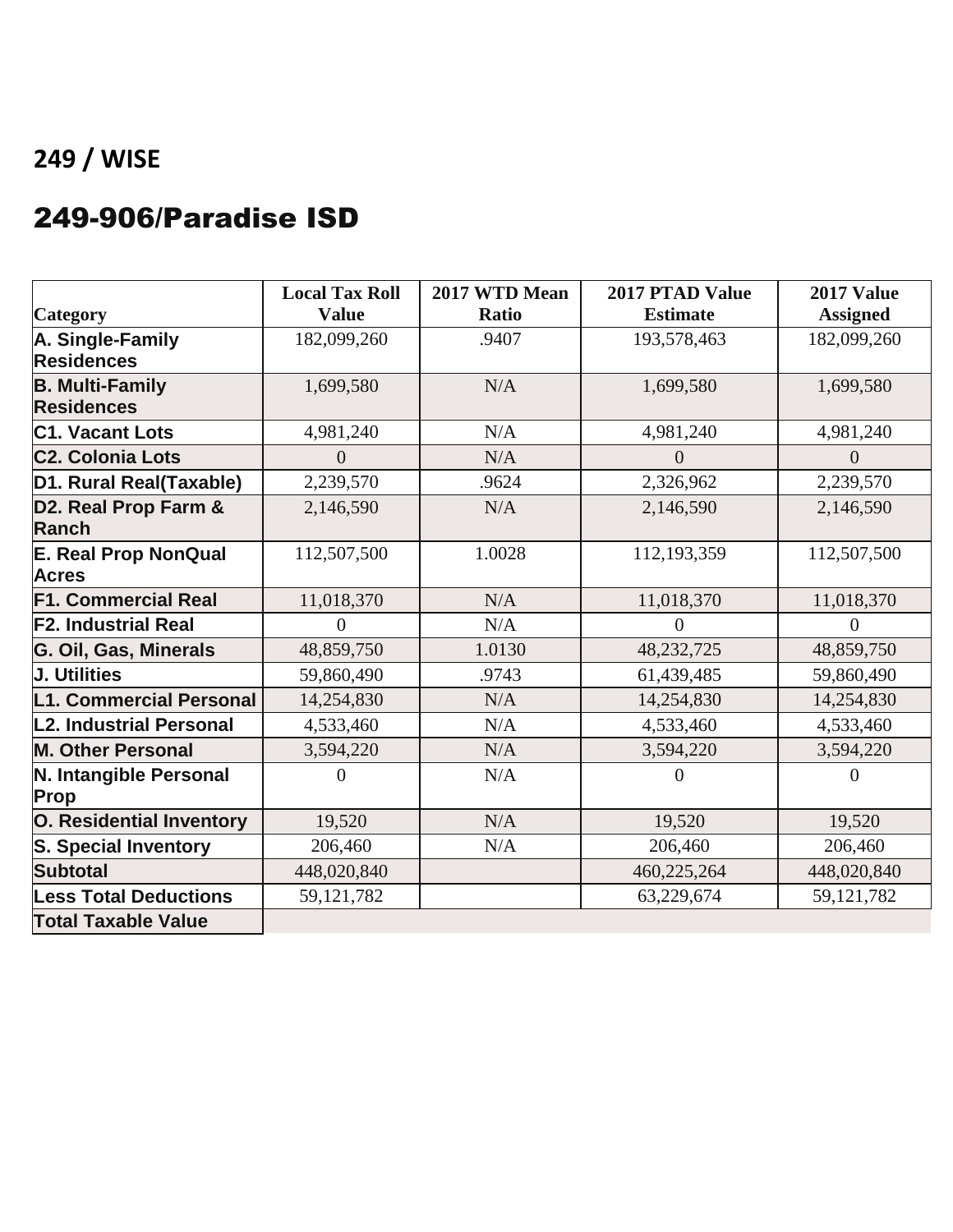#### 249-908/Slidell ISD

|                                             | <b>Local Tax Roll</b> | 2017 WTD Mean | 2017 PTAD Value | 2017 Value      |
|---------------------------------------------|-----------------------|---------------|-----------------|-----------------|
| Category                                    | <b>Value</b>          | <b>Ratio</b>  | <b>Estimate</b> | <b>Assigned</b> |
| A. Single-Family                            | 41,834                | N/A           | 41,834          | 41,834          |
| <b>Residences</b>                           |                       |               |                 |                 |
| <b>B. Multi-Family</b>                      | $\overline{0}$        | N/A           | $\overline{0}$  | $\overline{0}$  |
| <b>Residences</b>                           |                       |               |                 |                 |
| <b>C1. Vacant Lots</b>                      | $\overline{0}$        | N/A           | $\overline{0}$  | $\overline{0}$  |
| <b>C<sub>2</sub>. Colonia Lots</b>          | $\theta$              | N/A           | $\Omega$        | $\theta$        |
| D1. Rural Real(Taxable)                     | 405,399               | N/A           | 405,399         | 405,399         |
| D2. Real Prop Farm &<br><b>Ranch</b>        | 155,335               | N/A           | 155,335         | 155,335         |
| <b>E. Real Prop NonQual</b><br><b>Acres</b> | 767,557               | N/A           | 767,557         | 767,557         |
| <b>F1. Commercial Real</b>                  | $\overline{0}$        | N/A           | $\overline{0}$  | $\overline{0}$  |
| <b>F2. Industrial Real</b>                  | $\Omega$              | N/A           | $\Omega$        | $\overline{0}$  |
| G. Oil, Gas, Minerals                       | 951,310               | N/A           | 951,310         | 951,310         |
| <b>J. Utilities</b>                         | 1,537,720             | N/A           | 1,537,720       | 1,537,720       |
| L1. Commercial Personal                     | 0                     | N/A           | 0               | $\overline{0}$  |
| L2. Industrial Personal                     | 1,168,640             | N/A           | 1,168,640       | 1,168,640       |
| <b>M. Other Personal</b>                    | 0                     | N/A           | 0               | $\overline{0}$  |
| N. Intangible Personal<br>Prop              | $\Omega$              | N/A           | $\Omega$        | $\theta$        |
| <b>O. Residential Inventory</b>             | $\overline{0}$        | N/A           | $\overline{0}$  | $\overline{0}$  |
| <b>S. Special Inventory</b>                 | $\theta$              | N/A           | $\Omega$        | $\overline{0}$  |
| <b>Subtotal</b>                             | 5,027,795             |               | 5,027,795       | 5,027,795       |
| <b>Less Total Deductions</b>                | 25,000                |               | 25,000          | 25,000          |
| <b>Total Taxable Value</b>                  | 5,002,795             |               | 5,002,795       | 5,002,795 T2    |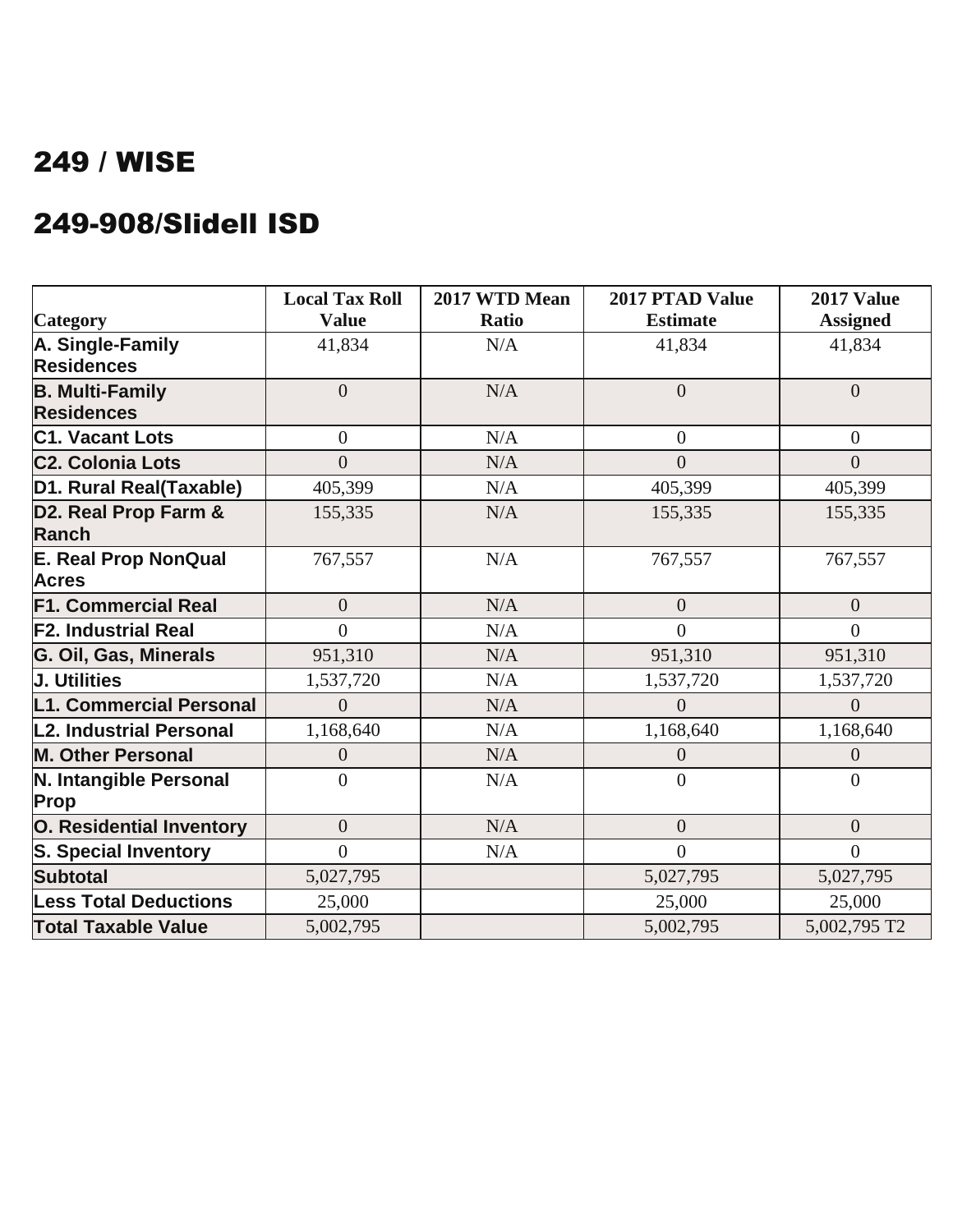#### 184-901/Poolville ISD

|                                             | <b>Local Tax Roll</b> | 2017 WTD Mean | 2017 PTAD Value | 2017 Value      |
|---------------------------------------------|-----------------------|---------------|-----------------|-----------------|
| <b>Category</b>                             | <b>Value</b>          | <b>Ratio</b>  | <b>Estimate</b> | <b>Assigned</b> |
| A. Single-Family                            | 26,627,410            | .9360         | 28,448,088      | 26,627,410      |
| <b>Residences</b>                           |                       |               |                 |                 |
| <b>B. Multi-Family</b>                      | $\overline{0}$        | N/A           | $\overline{0}$  | $\overline{0}$  |
| <b>Residences</b>                           |                       |               |                 |                 |
| <b>C1. Vacant Lots</b>                      | 1,662,920             | N/A           | 1,662,920       | 1,662,920       |
| <b>C2. Colonia Lots</b>                     | $\Omega$              | N/A           | $\overline{0}$  | $\theta$        |
| D1. Rural Real(Taxable)                     | 788,270               | .9766         | 807,128         | 788,270         |
| D2. Real Prop Farm &<br><b>Ranch</b>        | 443,760               | N/A           | 443,760         | 443,760         |
| <b>E. Real Prop NonQual</b><br><b>Acres</b> | 28,477,250            | .9689         | 29,391,320      | 28,477,250      |
| <b>F1. Commercial Real</b>                  | 2,265,590             | N/A           | 2,265,590       | 2,265,590       |
| <b>F2. Industrial Real</b>                  | 0                     | N/A           | 0               | $\theta$        |
| G. Oil, Gas, Minerals                       | 1,405,830             | N/A           | 1,405,830       | 1,405,830       |
| <b>J. Utilities</b>                         | 21,506,830            | .4296         | 50,062,453      | 21,506,830      |
| L1. Commercial Personal                     | 926,630               | N/A           | 926,630         | 926,630         |
| L2. Industrial Personal                     | 60,400                | N/A           | 60,400          | 60,400          |
| <b>M. Other Personal</b>                    | 1,253,350             | N/A           | 1,253,350       | 1,253,350       |
| N. Intangible Personal<br>Prop              | $\Omega$              | N/A           | $\theta$        | $\Omega$        |
| O. Residential Inventory                    | $\overline{0}$        | N/A           | $\overline{0}$  | $\overline{0}$  |
| <b>S. Special Inventory</b>                 | $\theta$              | N/A           | $\Omega$        | $\theta$        |
| <b>Subtotal</b>                             | 85,418,240            |               | 116,727,469     | 85,418,240      |
| <b>Less Total Deductions</b>                | 12,655,886            |               | 13,427,810      | 12,655,886      |
| <b>Total Taxable Value</b>                  | 72,762,354            |               | 103,299,659     | 72,762,354 T2   |